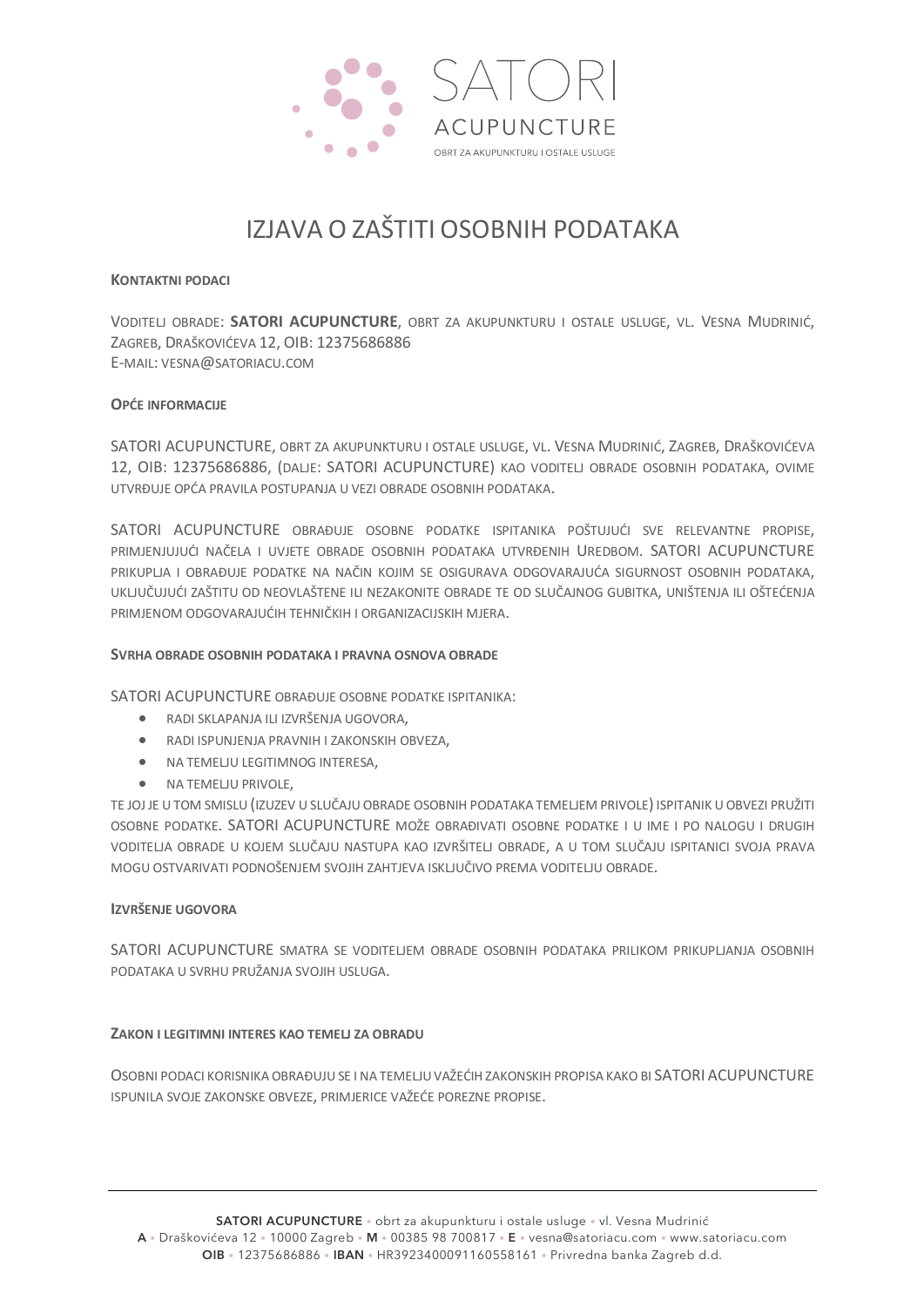#### **PRIVOLA**

PORED GORE NAVEDENIH TEMELJA OBRADE OSOBNIH PODATAKA, SATORI ACUPUNCTURE OBRAĐUJE OSOBNE PODATKE I TEMELJEM PRIVOLA KOJE SU DANE NEOVISNO O POJEDINOJ USLUZI KOJU MOGUĆE ISPITANIK KORISTI. SVRHE U KOJE ĆE SE U TOM SLUČAJU OBRAĐIVATI OSOBNI PODACI ISPITANIKA, TEMELJEM IZRIČITE I JASNE PRIVOLE, PRECIZNO SU NAVEDENE U PRIVOLI I SATORI ACUPUNCTURE IH NEĆE OBRAĐIVATI NI KORISTITI NI U JEDNU DRUGU SVRHU. ISPITANIK IMA PRAVO U SVAKOM TRENUTKU OPOZVATI DANU PRIVOLU.

#### PRIMATELJI OSOBNIH PODATAKA

SATORI ACUPUNCTURE OSIGURAVA DA OSOBNIM PODACIMA POJEDINE KATEGORIJE ISPITANIKA OBRAĐUJU ISKLJUČIVO ONI ZAPOSLENICI KOJI ZA TO IMAJU POTREBNA OVLAŠTENJA, A KOJA SE TEMELJE NA OBVEZAMA KOJE PROIZLAZE IZ OPISA RADNOG MJESTA. DIO USLUGA ZA SATORI ACUPUNCTURE OBAVLJAJU I DRUGE OSOBE S KOJIMA ĆE PODACI ISPITANIKA BITI PODIJELJENI SAMO AKO SU ONI NUŽNI ZA POTREBE PRUŽANJA USLUGA. ODNOSNO ZAKONSKIH OBAVEZA.

SATORI ACUPUNCTURE ĆE OTKRITI OSOBNE PODATKE ISPITANIKA ISKLJUČIVO NADLEŽNIM TIJELIMA SUKLADNO NJIHOVOM NALOGU ILI ZAHTJEVU TEMELJENOM NA ZAKONU, TE IZVRŠITELJIMA OBRADE U SVRHU REALIZACIJE PRAVA I OBVEZA IZ PRAVNOG ODNOSA (POPUT DOBAVLJAČA IT SUSTAVA, AGENCIJA ZA NAPLATU POTRAŽIVANJA, PRUŽATELJA USLUGE TISKANJA DOKUMENTACIJE I SL.). ANGAŽIRANI IZVRŠITELJI OBRADE OBRAĐUJU OSOBNE PODATKE ISKLJUČIVO PO NALOGU I U IME SATORI ACUPUNCTURE.

#### RAZDOBLJE POHRANE PODATAKA

SATORI ACUPUNCTURE OBRAĐUJE OSOBNE PODATKE SAMO ONOLIKO KOLIKO JE POTREBNO U SVRHE U KOJE SU PODACI OBRAĐUJU, A PODACI SE ČUVAJU I ARHIVIRAJU NAJDULJE NA ROK PROPISAN ODREDBAMA O ČUVANJU ARHIVSKE GRAĐE I POSLOVNE DOKLIMENTACIJE.

# PODACI KOJI SE OBRAĐUJU

U GORE NAVEDENE SVRHE SATORI ACUPUNCTURE OBRAĐUJE SLJEDEĆE KATEGORIJE PODATAKA ISPITANIKA:

- OSOBNI PODACI (IME I PREZIME, DATUM, MJESTO ROĐENJA, OIB, BROJ OSOBNE ISKAZNICE)
- KONTAKT PODACI (ADRESA I MJESTO STANOVANJA, E-MAIL, BROJ TELEFONA/MOBILNOG TELEFONA)
- PODACI O PRETHODNOM LIJEČENJU I ZDRAVSTVENOM STANJU
- MEDICINSKA DOKUMENTACIJA
- PODACI O INFORMACIJAMA ZA PLAĆANJE (BROJ RAČUNA ILI KREDITNE KARTICE)
- PODACI O ZDRAVSTVENOM OSIGURANJU

#### **PRAVA ISPITANIKA**

PRAVO NA PRISTUP - ISPITANIK IMA PRAVO OD VODITELJA OBRADE DOBITI POTVRDU OBRAĐUJU LI SE OSOBNI PODACI KOJI SE ODNOSE NA NJEGA TE AKO SE OBRAĐUJU, PRISTUP OSOBNIM PODACIMA I INFORMACIJAMA O SVRSI OBRADE, KATEGORIJAMA OSOBNIH PODATAKA, PRIMATELJIMA ILI KATEGORIJAMA PRIMATELJA, PREDVIĐENOM RAZDOBLJU U KOJEM ĆE OSOBNI PODACI BITI POHRANJENI ILI KRITERIJIMA KORIŠTENIMA ZA UTVRĐIVANJE TOG RAZDOBLJA, POSTOJANJU PRAVA DA SE ZATRAŽI ISPRAVAK ILI BRISANJE ILI OGRANIČAVANJE OBRADE, PRAVO NA PODNOŠENJE PRIGOVORA NADZORNOM TIJELU, INFORMACIJU POSTOJI LI AUTOMATIZIRANO DONOŠENJE ODLUKA;

PRAVO NA ISPRAVAK - ISPITANIK IMA PRAVO BEZ NEPOTREBNOG ODGAĐANJA ISHODITI OD VODITELJA OBRADE ISPRAVAK NETOČNIH OSOBNIH PODATAKA, KAO I DOPUNITI NEPOTPUNE OSOBNE PODATKE KOJI SE NA NJEGA ODNOSE;